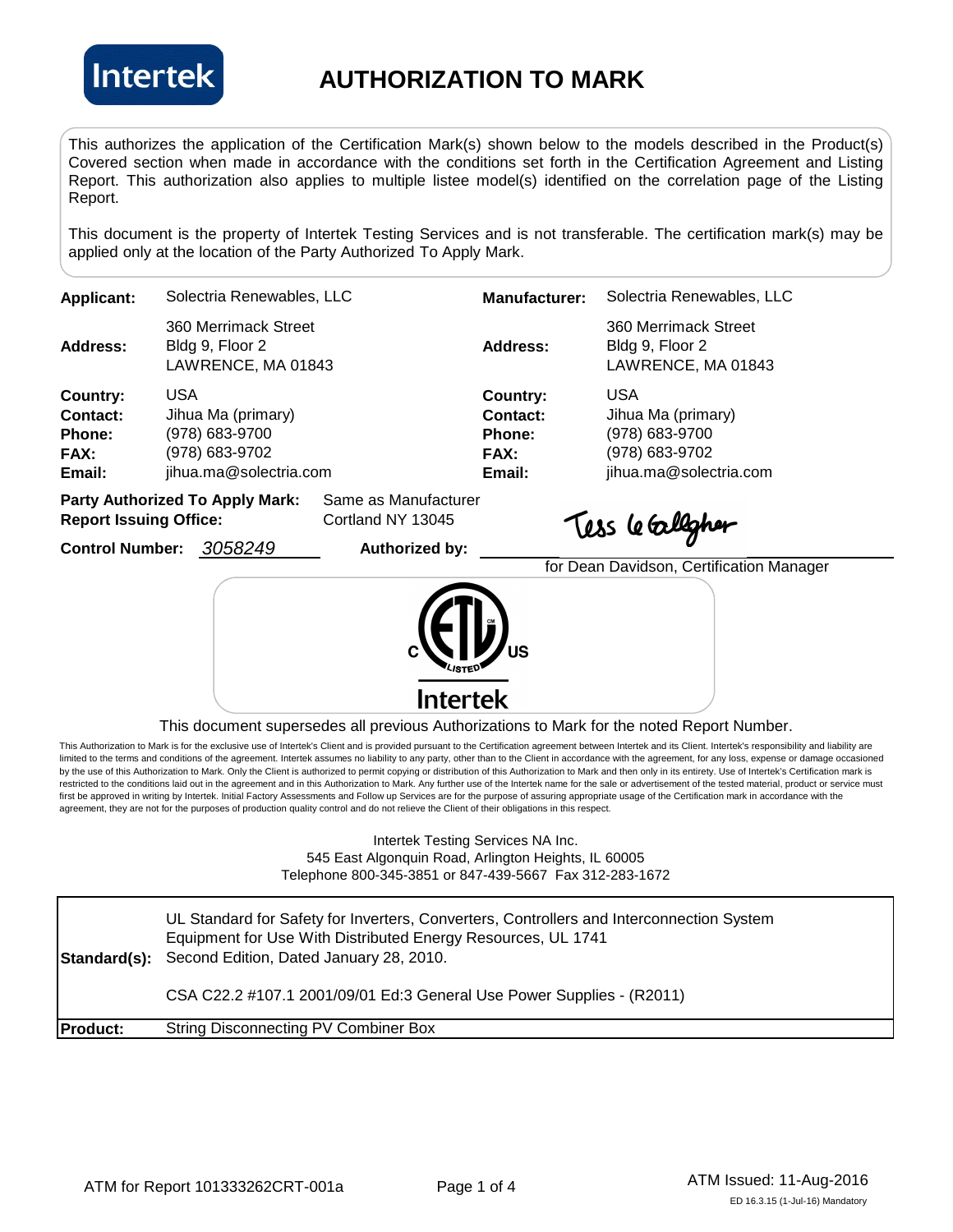

|                | <b>Combiner Box Models:</b>                                                                    |
|----------------|------------------------------------------------------------------------------------------------|
|                | DISCOM-M-XX-YY-With Options:                                                                   |
|                | DISCOM-M-PS-08, DISCOM-M-PS-09, DISCOM-M-PS-10, DISCOM-M-PS-11, DISCOM-M-PS-12, DISCOM-M-PS-   |
|                | 13, DISCOM-M-PS-14, DISCOM-M-PS-15, DISCOM-M-PS-16, DISCOM-M-PS-17, DISCOM-M-PS-18, DISCOM-M-  |
|                | PS-19, DISCOM-M-PS-20, DISCOM-M-PS-21, DISCOM-M-PS-22, DISCOM-M-PS-23, DISCOM-M-PS-24, DISCOM- |
|                | M-PS-25, DISCOM-M-PS-26, DISCOM-M-PS-27, DISCOM-M-PS-28, DISCOM-M-PS-29, DISCOM-M-PS-30.       |
|                | DISCOM-M-FG-08, DISCOM-M-FG-09, DISCOM-M-FG-10, DISCOM-M-FG-11, DISCOM-M-FG-12, DISCOM-M-FG-   |
|                | 13, DISCOM-M-FG-14, DISCOM-M-FG-15, DISCOM-M-FG-16, DISCOM-M-FG-17, DISCOM-M-FG-18, DISCOM-M-  |
|                | FG-19, DISCOM-M-FG-20, DISCOM-M-FG-21, DISCOM-M-FG-22, DISCOM-M-FG-23, DISCOM-M-FG-24, DISCOM- |
|                | M-FG-25, DISCOM-M-FG-26, DISCOM-M-FG-27, DISCOM-M-FG-28, DISCOM-M-FG-29, DISCOM-M-FG-30.       |
|                | DISCOM-M-SS-08, DISCOM-M-SS-09, DISCOM-M-SS-10, DISCOM-M-SS-11, DISCOM-M-SS-12, DISCOM-M-SS-   |
|                | 13, DISCOM-M-SS-14, DISCOM-M-SS-15, DISCOM-M-SS-16, DISCOM-M-SS-17, DISCOM-M-SS-18, DISCOM-M-  |
|                | SS-19, DISCOM-M-SS-20, DISCOM-M-SS-21, DISCOM-M-SS-22, DISCOM-M-SS-23, DISCOM-M-SS-24, DISCOM- |
|                | M-SS-25, DISCOM-M-SS-26, DISCOM-M-SS-27, DISCOM-M-SS-28, DISCOM-M-SS-29, DISCOM-M-SS-30.       |
|                | DISCOM-15-XX-YY-ZZA With Options (or DISCOM-MD):                                               |
|                | DISCOM15PS08X15A, DISCOM15PS10X15A, DISCOM15PS12X15A, DISCOM15PS14X15A                         |
|                | DISCOM15PS15X15A, DISCOM15PS16X15A, DISCOM15PS18X15A, DISCOM15PS20X15A                         |
| <b>Models:</b> | DISCOM15PS21X15A, DISCOM15PS24X15A, DISCOM15PS08X25A, DISCOM15PS10X25A                         |
|                | DISCOM15PS12X25A, DISCOM15PS14X25A, DISCOM15PS15X25A, DISCOM15PS16X25A                         |
|                | DISCOM15PS18X25A, DISCOM15PS08X30A, DISCOM15PS10X30A, DISCOM15PS12X30A                         |
|                | DISCOM15PS14X30A, DISCOM15PS15X30A, DISCOM15PS16X30A                                           |
|                | DISCOM15FG08X15A, DISCOM15FG10X15A, DISCOM15FG12X15A, DISCOM15FG14X15A,                        |
|                | DISCOM15FG15X15A, DISCOM15FG16X15A, DISCOM15FG18X15A, DISCOM15FG20X15A,                        |
|                | DISCOM15FG21X15A, DISCOM15FG24X15A, DISCOM15FG08X25A, DISCOM15FG10X25A,                        |
|                | DISCOM15FG12X25A, DISCOM15FG14X25A, DISCOM15FG15X25A, DISCOM15FG16X25A,                        |
|                | DISCOM15FG18X25A, DISCOM15FG08X30A, DISCOM15FG10X30A, DISCOM15FG12X30A,                        |
|                | DISCOM15FG14X30A, DISCOM15FG15X30A, DISCOM15FG16X30A                                           |
|                | Options include:                                                                               |
|                | OPT-SRG-DISCOM-M-XX                                                                            |
|                | OPT-SRG-DISCOM-15 or SRG-DISCOM-MD                                                             |
|                | OPT-2X300LUG                                                                                   |
|                | OPT-POSGROUND-DISCOM                                                                           |
|                | OPT-CL-DISCOM-M-YY                                                                             |
|                |                                                                                                |
|                |                                                                                                |
|                |                                                                                                |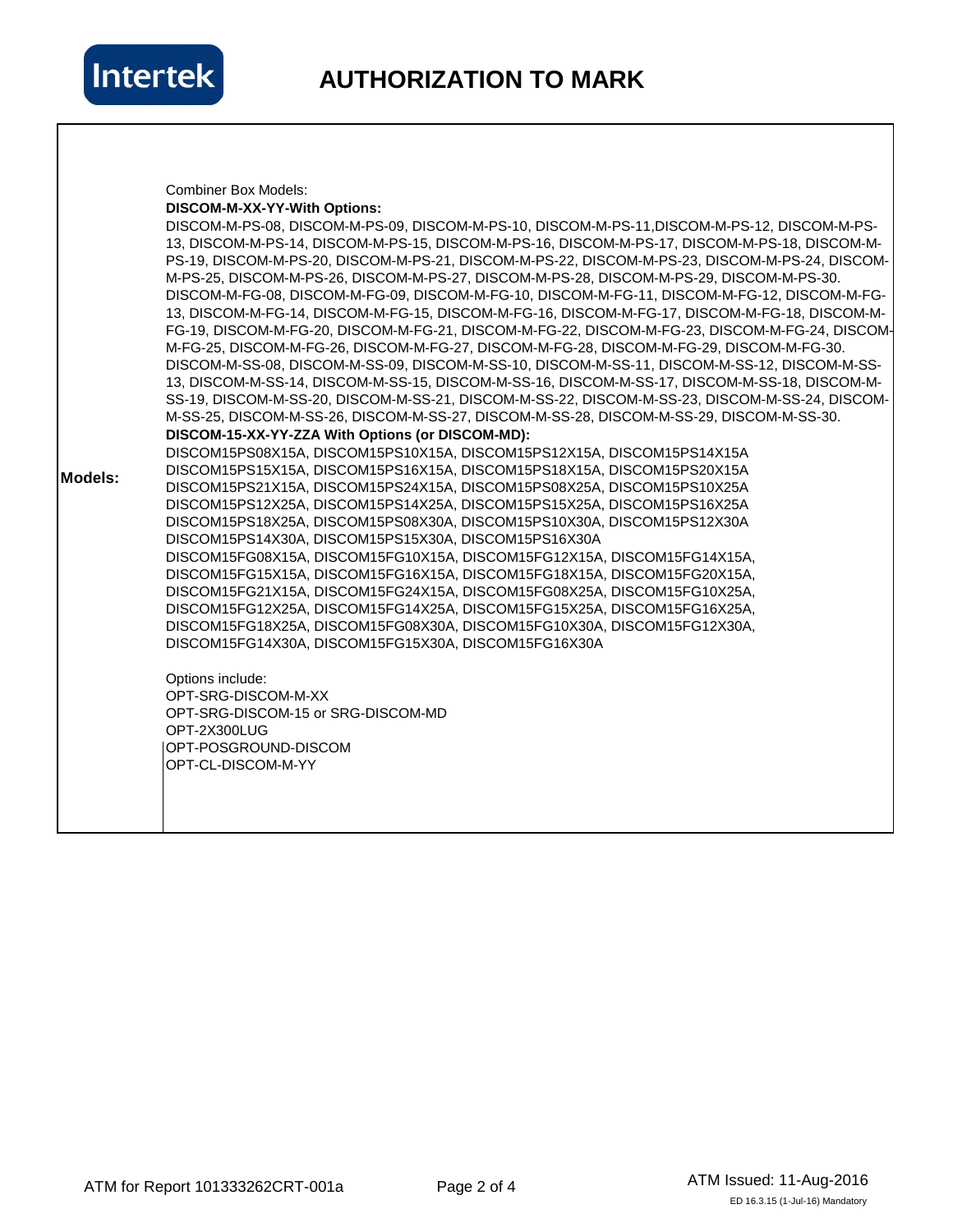

## **AUTHORIZATION TO MARK**

This authorizes the application of the Certification Mark(s) shown below to the models described in the Product(s) Covered section when made in accordance with the conditions set forth in the Certification Agreement and Listing Report. This authorization also applies to multiple listee model(s) identified on the correlation page of the Listing Report.

This document is the property of Intertek Testing Services and is not transferable. The certification mark(s) may be applied only at the location of the Party Authorized To Apply Mark.

| <b>Applicant:</b> | Solectria Renewables, LLC                                     | <b>Manufacturer:</b> | YASKAWA AMERICA, INC.                         |
|-------------------|---------------------------------------------------------------|----------------------|-----------------------------------------------|
| <b>Address:</b>   | 360 Merrimack Street<br>Bldg 9, Floor 2<br>LAWRENCE, MA 01843 | Address:             | 150 WEST OAKWOOD ROAD,<br>OAK CREEK, WI 53154 |
| Country:          | USA                                                           | Country:             | USA                                           |
| <b>Contact:</b>   | Jihua Ma (primary)                                            | Contact:             | <b>KRSTAN MALUSIC (primary)</b>               |
| <b>Phone:</b>     | (978) 683-9700                                                | Phone:               | 414-856-2555                                  |
| <b>FAX:</b>       | (978) 683-9702                                                | <b>FAX:</b>          | 414-856-2501                                  |
| Email:            | jihua.ma@solectria.com                                        | Email:               | krstan_malusic@yaskawa.com                    |
|                   | Party Authorized To Annly Mark<br>Same as Manufacturer        |                      |                                               |

**Party Authorized To Apply Mark:** Same as Manufacturer **Report Issuing Office:** Cortland NY 13045

Control Number: 5002456 **Authorized by:** 

Tess le Calligher

for Dean Davidson, Certification Manager **Intertek** 

This document supersedes all previous Authorizations to Mark for the noted Report Number.

This Authorization to Mark is for the exclusive use of Intertek's Client and is provided pursuant to the Certification agreement between Intertek and its Client. Intertek's responsibility and liability are limited to the terms and conditions of the agreement. Intertek assumes no liability to any party, other than to the Client in accordance with the agreement, for any loss, expense or damage occasioned by the use of this Authorization to Mark. Only the Client is authorized to permit copying or distribution of this Authorization to Mark and then only in its entirety. Use of Intertek's Certification mark is restricted to the conditions laid out in the agreement and in this Authorization to Mark. Any further use of the Intertek name for the sale or advertisement of the tested material, product or service must first be approved in writing by Intertek. Initial Factory Assessments and Follow up Services are for the purpose of assuring appropriate usage of the Certification mark in accordance with the agreement, they are not for the purposes of production quality control and do not relieve the Client of their obligations in this respect.

> Intertek Testing Services NA Inc. 545 East Algonquin Road, Arlington Heights, IL 60005 Telephone 800-345-3851 or 847-439-5667 Fax 312-283-1672

Standard(s): Second Edition, Dated January 28, 2010. **Product:** String Disconnecting PV Combiner Box UL Standard for Safety for Inverters, Converters, Controllers and Interconnection System Equipment for Use With Distributed Energy Resources, UL 1741 CSA C22.2 #107.1 2001/09/01 Ed:3 General Use Power Supplies - (R2011)